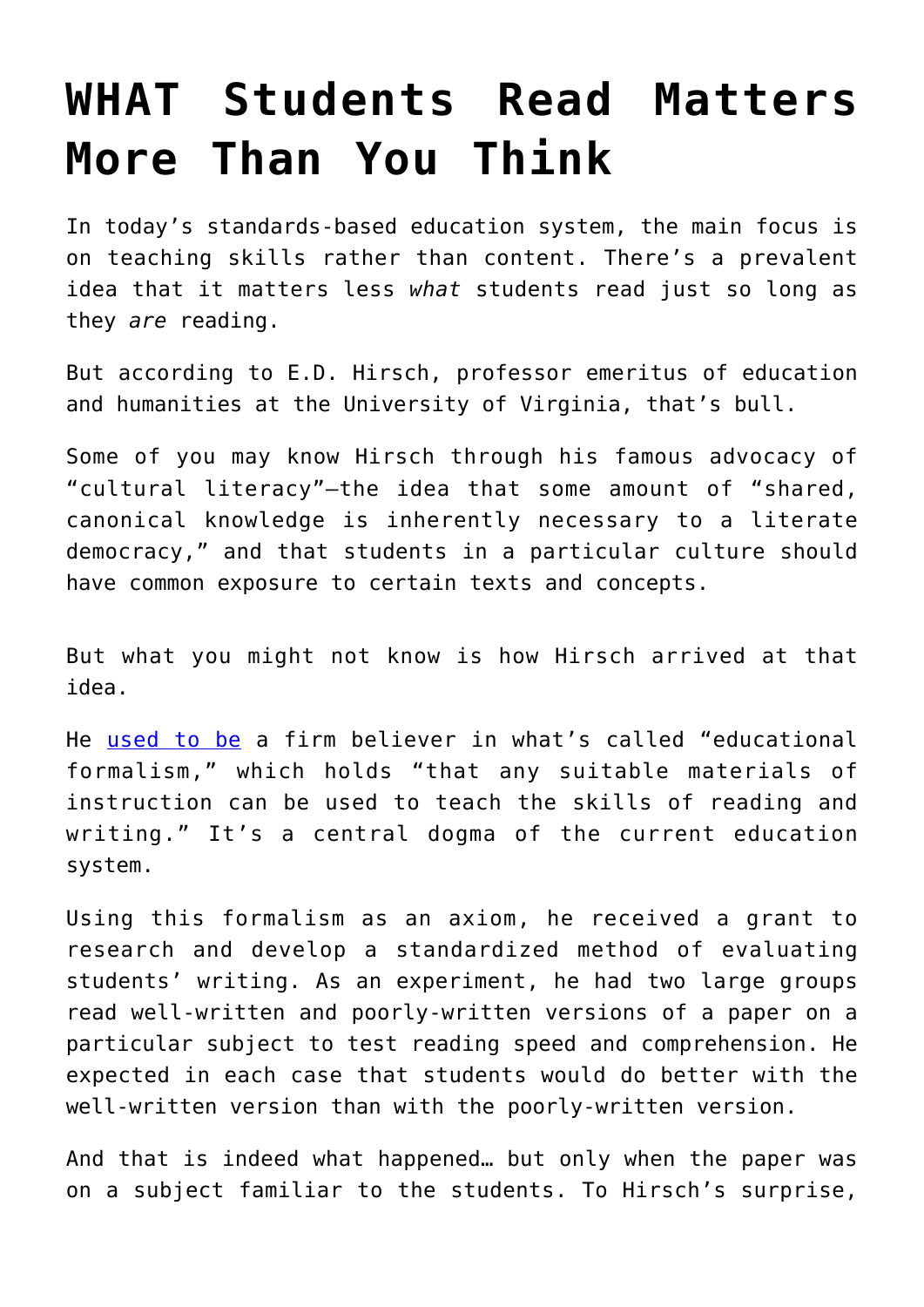when the paper was on an unfamiliar subject (such as Hegel's Metaphysics or Ulysses Grant and Robert Lee), the results were counterintuitive: writing skill made no difference in ease of reading and comprehension.

Thus, Hirsch concluded that the content to which students have been exposed matters, *a lot*:

*"Part of our skill in reading and in writing is skill not just with linguistic structures but with words. Words are not purely formal counters of language; they represent large underlying domains of content. Part of language skill is content skill… [I]mportant aspects of reading and writing skills are not transferable."*

So, what are the implications of Hirsch's realization? I think it was nicely summarized by the philosopher Ludwig Wittgenstein: "The limits of my language mean the limits of my world." What a student reads provides him with the language, and thus the concepts, that he uses to look at and interpret the world. Conversely, the language and concepts to which he isn't exposed will remain largely incomprehensible to him.

A more particular example: In school, if a student's reading is largely comprised of material on race, multicultural issues, and social justice, then that will form a primary lens through which he views the world; that will be what he "understands." On the other hand, if a student doesn't read much on American history, its founding documents, and its roots in Western tradition, they won't really have much meaning for him when they're referenced in the news and current events.

And this is precisely one of Hirsch's concerns:

"In a literate society, culture and cultural literacy are nearly synonymous terms. American culture, always large and